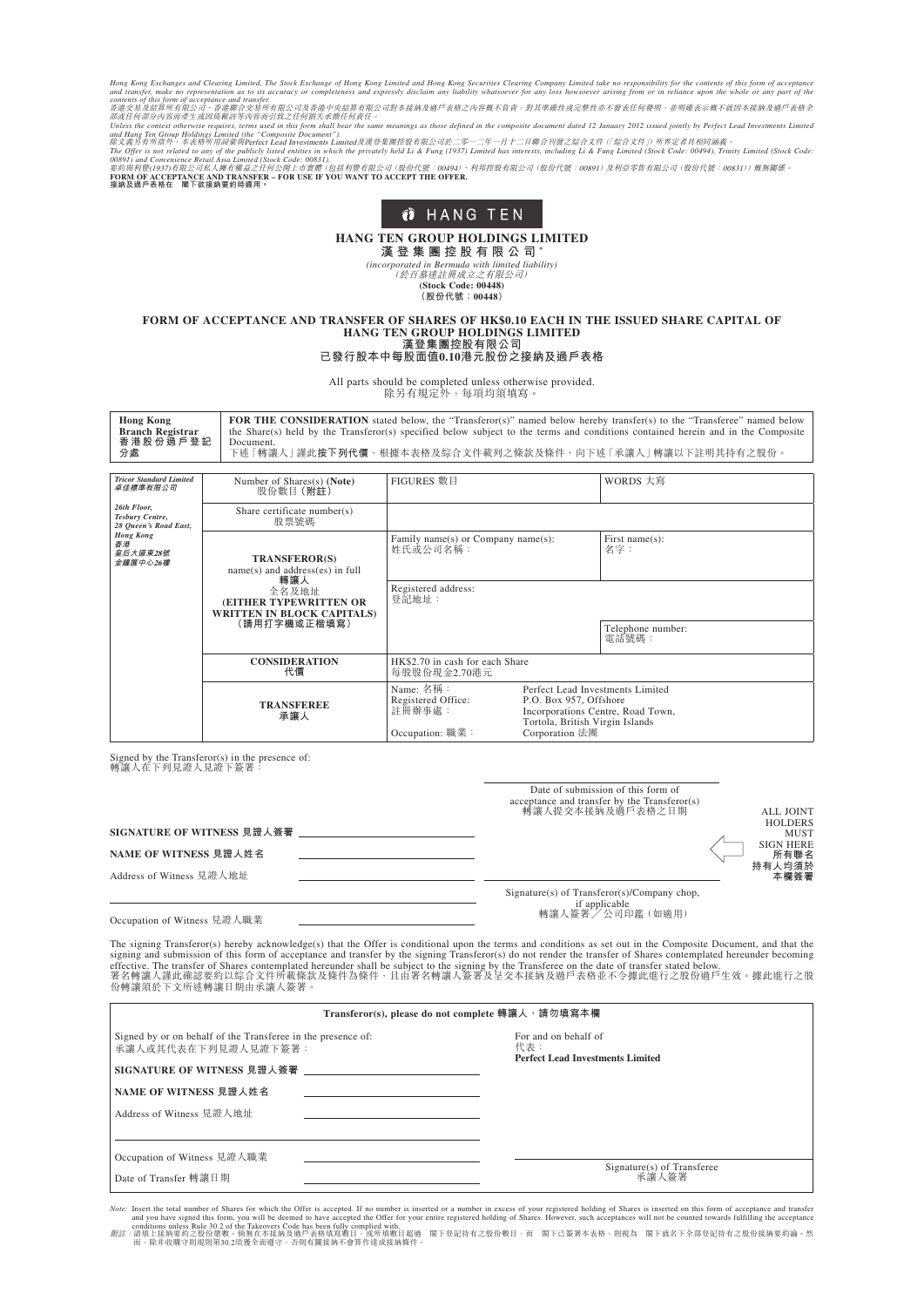**THIS FORM OF ACCEPTANCE AND TRANSFER IS IMPORTANT AND REQUIRES YOUR IMMEDIATE ATTENTION**. If you are in any doubt as to any aspect of this form of acceptance and transfer or as to the action to be taken, you should consult your licensed securities dealer or registered institution in securities, bank manager, solicitor, professional accountant or other professional adviser.

**If you have sold or transferred all your shares in Hang Ten Group Holdings Limited, you should at once hand this form of acceptance and transfer and the accompanying Composite Document to the purchaser(s) or the transferee(s) or to the bank, the licensed securities dealer or registered institution in securities or other agent through whom the sale or transfer was effected for transmission to the purchaser(s) or transferee(s).**

The making of the Offer to persons with a registered address in jurisdictions outside Hong Kong may be prohibited or affected by the laws of the relevant jurisdictions. If you<br>are a citizen or resident or national of a jur are a citizen or resident or national of a jurisdiction outside Hong Kong, you should obtain appropriate legal advice on, or be informed yourself about and observe a citizen or resident or national of a jurisdiction outsid regulatory or legal requirements. It is your responsibility if you wish to accept the Offer to satisfy yourself as to the full observance of the laws of the relevant jurisdiction in<br>connection therewith, including the obta **regulatory or legal requirements and the payment of any transfer or cancellation or other taxes or duties due in respect of such jurisdiction.**

#### **HOW TO COMPLETE THIS FORM**

This form of acceptance and transfer should be read in conjunction with the Composite Document. The defined terms under the section "Definitions" in, and the provisions of Appendix I to,<br>the Composite Document are incorpor

To accept the Offer made by Citi on behalf of the Offeror, you should duly complete and sign this form of acceptance and transfer and forward this form, together with the relevant share certificate(s) and/or transfer receipt(s) and/or any other document(s) of title (and/or any satisfactory indemnity or indemnities required in respect thereof) in respect of the Shares which<br>is/are in your name which you in Tricor Standard Limited at 26th Floor, Tesbury Centre, 28 Queen's Road East, Hong Kong as soon as possible, but in any event so as to reach the Hong Kong Branch Registrar no later than 4:00 p.m. on 2 February 2012 or such later time and/or date as the Offeror may determine and announce in accordance with the Takeovers Code.

#### **FORM OF ACCEPTANCE AND TRANSFER IN RESPECT OF THE OFFER**

#### To: The Offeror and Citi

- 
- 1. My/Our execution of this form of acceptance and transfer, which shall be binding on my/our successors and assignees, shall constitute:<br>(a) my/our irrevocable acceptance of the Offer made by Citi on behalf of the Offeror conditions therein and herein mentioned, in respect of the number of Shares specified in this form of acceptance and transfer;<br>(b) my/our irrevocable instruction and authority to the Offeror and/or Citi, the Hong Kong Bran
	- account payee only" drawn in my/our favour for the cash consideration to which I/we shall have become entitled under the terms of the Offer after deducting all sellers' ad<br>valorem stamp duty payable by me/us in connectio and address is stated below, to me or the first-named of us (in the case of joint registered Shareholders) at the registered address shown in the register of members of the Company within 10 days of the later of the date on which the Offer becomes or is declared unconditional in all respects and the date on which all the relevant documents are received by the Hong Kong Branch Registrar to render the acceptance under the Offer complete and valid:

*(insert name and address of the person to whom the cheque is to be sent if different from the registered Shareholder or the first-named of joint registered Shareholders.)*

Name: (in block capitals)

- (c) my/our irrevocable instruction and authority to the Offeror and/or Citi or such person or persons as they may direct for the purpose, on my/our behalf, to make and execute the contract note as required by Section 19(1) to be sold by me/us under the Offer and to cause the same to be stamped and to cause an endorsement to be made on this form of acceptance and transfer in accordance with the provisions of that Ordinance;
- (d) my/our irrevocable instruction and authority to the Offeror and/or Citi or such person or persons as it/they may direct to complete, amend and execute any document on my/our<br>behalf including without limitation to inser
- expedient for the purpose of vesting in the Offeror or such person or persons as it/they may direct my/our Share(s) tendered for acceptance of the Offer;<br>(e) my/our undertaking to execute such further documents and to do s tendered for acceptance under the Offer to the Offeror or such person or persons as it/they may direct free from all liens, charges, encumbrances, rights of pre-emption and any<br>other third party rights of any nature and to
- receive in full all dividends and other distributions, if any, declared, made or paid on or after the First Closing Date;<br>(f) my/our agreement to ratify each and every act or thing which may be done or effected by the Offe direct on the exercise of any of the authorities contained herein;
- (g) my/our irrevocable instruction and authority to the Offeror and/or Citi or their respective agent(s) to collect from the Company or the Hong Kong Branch Registrar on my/our behalf the share certificate(s) in respect of the Shares due to be issued to me/us in accordance with, and against surrender of, the enclosed transfer receipt(s) and/or other document(s) of title (if any) (and/or any satisfactory indemnity or indemnities required in respect thereof), which has/have been duly signed by me/us, and to deliver the same to the Hong Kong<br>Branch Registrar and to authorise and instru
- share certificate(s) delivered to the Hong Kong Branch Registrar together with this form of acceptance and transfer; and<br>(h) my/our appointment of the Offeror and/or Citi as my/our attorney in respect of all the Share(s) t effect from the date and time on which the Offer becomes unconditional in all respects and thereafter be irrevocable.
- 2. I/We understand that acceptance of the Offer by me/us will constitute a warranty by me/us to the Offeror and/or Citi that (i) the number of Share(s) specified in this form of acceptance and transfer will be sold free from all liens, charges, encumbrances, rights of pre-emption and any other third party rights of any nature and together with all rights attaching to them and to them be and together with al as at the First Closing Date or subsequently becoming attached to them, including the right to receive in full all dividends and other distributions, if any, declared, made or paid on or<br>after the First Closing Date; and ( all requisite governmental, exchange control or other consents, complied with all necessary regulatory formalities, regulatory or legal requirements and paid any transfer or cancellation<br>or other taxes or duties by whomsoe breach of the legal or regulatory requirements of any jurisdiction in connection with the Offer or my/our acceptance thereof, and am/are permitted under all applicable laws to receive and accept the Offer, and any revision thereof, and that such acceptance is valid and binding in accordance with all applicable laws.
- 3. In the event that my/our acceptance is not valid in accordance with the terms of the Offer, all instructions, authorisations and undertakings contained in paragraph 1 above shall cease and in which event, I/we authorise and request you to return to me/us my/our share certificate(s) and/or transfer receipt(s) and/or other document(s) of title (and/or satisfactory indemnity or indemnities required in respect thereof), together with this form of acceptance and transfer duly cancelled, by ordinary post at my/our risk to the person and address stated in paragraph<br>1(b) above or, if no name and addre the Company.

*Note:* Where you have sent one or more transfer receipt(s) and in the meantime the relevant share certificate(s) has/have been collected by the Offeror and/or Citi or their respective agent(s) from the Hong Kong Branch Registrar on your behalf, you will be sent such share certificate(s) in lieu of the transfer receipts(s).

- 4. I/We enclose the relevant share certificate(s) and/or transfer receipt(s) and/or other document(s) of title (and/or any satisfactory indemnity or indemnities required in respect thereof) for the whole or part of my/our of acceptance and transfer, share certificate(s) and/or transfer receipt(s) and/or other document(s) of title (and/or satisfactory indemnity or indemnities required in respect thereof) will be given. I/we further understand that all documents will be sent at my/our own risk.
- I/We warrant that I/we are the registered holder(s) of the number of Shares specified in this form of acceptance and transfer and I/we have the full right, power and authority to sell and pass the title and ownership of such Shares to the Offeror by way of acceptance of the Offer
- 6. I/We warrant to the Offeror and Citi that I/we have satisfied the laws of the jurisdiction where my/our address is stated in the register of members of the Company in connection with my/our acceptance of the Offer, including the obtaining of any governmental, exchange control or other consents which may be required and the compliance with other necessary formalities, regulatory or legal requirements.
- 7. I/We warrant to the Offeror and Citi that I/we shall be fully responsible for payment or any transfer or cancellation or other taxes or duties payable in respect of the relevant jurisdiction where my/our address is stated in the register of members of the Company in connection with my/our acceptance of the Offer.
- 8. I/We acknowledge that, save as expressly provided in the Composite Document and this form of acceptance and transfer, all acceptances, instructions, authorities and undertakings hereby given shall be irrevocable and unc
- I/We acknowledge that my/our Shares sold to the Offeror by way of the Offer will be registered under the name of the Offeror and/or its no

If you have questions on any administrative matters in relation to the Offer, such as dates, documentation and procedures, please call the Hong Kong Branch Registrar at (852) 2980 1333 between 9:00 a.m. to 6:00 p.m. from Monday to Friday (other than Hong Kong public holidays) during the period from 12 January 2012 and up to the last date for submission of acceptance in<br>respect of the Offer. Please note t of members and will be unable to give advice on the merits of the Offer or to provide financial, legal, tax or investment advice.

Address: (in block capitals)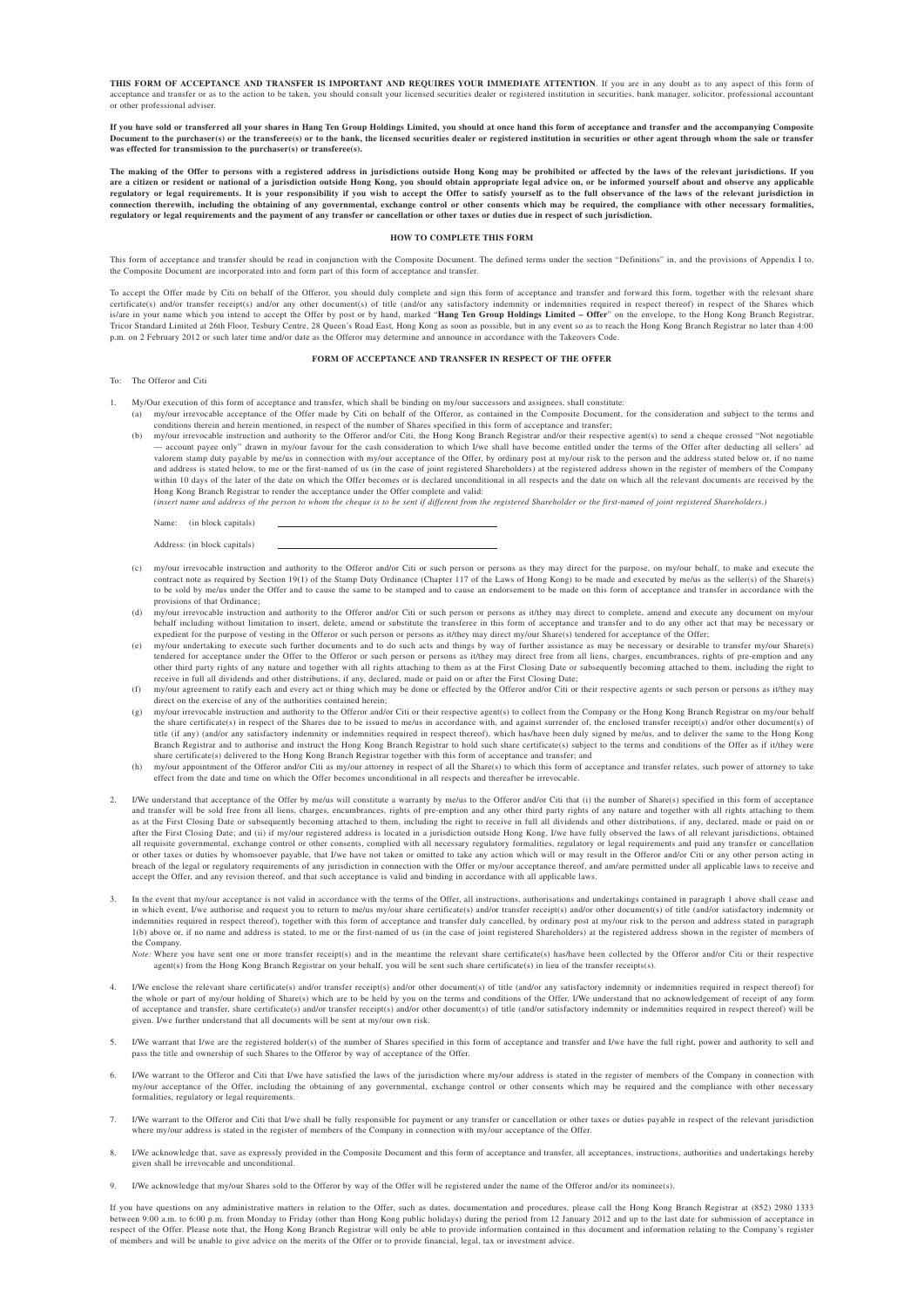**本接纳及過戶表格乃重要立件,請即處理。** 閣下加對本接纳及過戶表格之任何方面或應採取之行動有任何疑問,應談詢 閣下之持隐證券商或註冊證券機構、銀行經 理、律師、專業會計師或其他專業顧問。

### **閣下如已售出或轉讓名下所有漢登集團控股有限公司之股份,應立即將本接納及過戶表格及隨附之綜合文件,送交買主或承讓人,或經手買賣或轉讓之銀行、持牌證券 商或註冊證券機構或其他代理商,以便轉交買主或承讓人。**

### **向登記地址為香港境外司法權區之人士提出要約可能會受有關司法權區之法例禁止或影響。倘 閣下為香港境外司法權區之公民、居民或國民, 閣下應自行就有關事 宜徵詢適當之法律意見或了解及遵守任何適用監管或法例規定。倘 閣下欲接納要約,則 閣下有責任全面遵守相關司法權區之法例,包括取得任何可能必須之政府、 外匯管制或其他方面之同意及遵守其他必要手續、監管或法例規定,以及支付該司法權區之任何過戶或註銷費用或其他稅項。**

### **本表格填寫方法**

本接納及過戶表格應與綜合文件一併閱讀。綜合文件「釋義」一節所界定之詞彙及附錄一所載之條文已納入本接納及過戶表格,並構成其中一部分。

閣下如欲接納花旗代表要約人提出之要約,應填妥及簽署本接納及過戶表格,連同 閣下擬接納要約所涉及 閣下名下股份數目之有關股票及/或過戶收據及/或任何<br>其他所有權文件 (及/或就此所需之任何一份或多份令人信納之彌償保證),盡快郵寄或交回 (信封面須註明「**漢登集團控股有限公司 — 要約**」) 香港股份過戶登記分處卓 佳標準有限公司(地址為香港皇后大道東28號金鐘匯中心26樓),惟無論如何不可遲於二零一二年二月二日下午四時正(香港時間)或要約人根據收購守則可能決定及公 佈之較後日期及╱或時間。

#### **要約之接納及過戶表格**

致: 要約人及花旗

- 1. 本人╱吾等一經簽署本接納及過戶表格,本人╱吾等之承繼人及受讓人將受此約束,並表示:
	- (a) 本人╱吾等就本接納及過戶表格上所註明之股份數目,按綜合文件所載代價及受限於綜合文件及本表格所述之條款及條件,不可撤銷地接納由花旗代表要約 人提出之要約;
	- (b) 本人╱吾等不可撤銷地指示及授權要約人及╱或花旗、香港股份過戶登記分處及╱或彼等各自之代理人,就本人╱吾等根據要約之條款應得之現金代價(扣 除本人/吾等就接納要約應付之所有賣方從價印花税),以「不得轉讓 — 只准入抬頭人賬戶」方式向本人/吾等開出劃線支票,須於要約在所有方面成為或宣<br>佈為無條件之日或香港股份過戶登記分處接獲一切有關文件致使要約項下之接納為完整而有效之日 (以較後者為準) 起計10日內,以平郵方式按以下地址寄予 以下人士(或如無填上姓名及地址,則按本公司之股東名冊所示登記地址,寄予本人或吾等當中名列首位者(如屬聯名登記股東)),郵誤風險概由本人/吾等 承擔:

(如收取支票之人士並非登記股東或名列首位之聯名登記股東,則請在本欄填上該名人士之姓名及地址。)

姓名:(請用正楷填寫)

- 地址:(請用正楷填寫)
- (c) 本人╱吾等不可撤銷地指示及授權要約人及╱或花旗或任何彼等可能就此指定之人士,代表本人╱吾等以根據要約出售股份賣方之身份,填妥及簽署香港法 例第117章印花稅條例第19(1)條所規定須訂立及簽署之買賣單據,並按該條例之規定繳付印花稅及安排在本接納及過戶表格背書證明;
- (d) 本人╱吾等不可撤銷地指示及授權要約人及╱或花旗或任何其可能指定之人士,代表本人╱吾等填妥、修改及簽署之任何文件,包括但不限於填上、刪去、 修改或替換本接納及過戶表格上之承讓人,以及辦理任何其他必需或適當之手續,將本人╱吾等就接納要約交出之股份轉歸要約人或其可能指定之人士所有;
- (e) 本人╱吾等承諾於必需或適當時簽署其他相關其他文件及辦理其他相關手續及事項,以將本人╱吾等根據要約提交接納之股份轉讓予要約人或其可能指定人 士,有關股份概不附帶任何留置權、抵押、產權負擔、優先購買權及任何性質之其他第三方權利,以及於首個截止日期所附帶或其後成為所附帶之一切權利, 包括全數收取於首個截止日期或之後宣派、作出或支付之所有股息及其他分派(如有)之權利;
- (f) 本人╱吾等同意追認要約人及╱或花旗或任何彼等各自之代理人或其可能指定之人士,就行使本表格所載任何授權時所作出或進行之任何行動或事宜;
- (g) 本人╱吾等不可撤回地指示及授權要約人及╱或花旗或彼等各自之代理人代表本人╱吾等憑出示隨附本人╱吾等已簽妥之過戶收據及╱或其他所有權文件 (倘有)(及╱或就此所需之一份或多份令人信納之彌償保證),向本公司或香港股份過戶登記分處領取根據上述收據及╱或文件而將發行予本人╱吾等之有關 股份之股票,並將有關股票送交香港股份過戶登記分處,並授權及指示香港股份過戶登記分處按要約之條款及條件保存該等股票,猶如該等股票連同本接納及 過戶表格一併送交香港股份過戶登記分處;及
- (h) 本人╱吾等委任要約人及╱或花旗為本人╱吾等就本接納及過戶表格有關之全部股份之委任代理人,該授權書於要約在所有方面成為無條件之日期及時間起 生效,且隨後不得撤銷。
- 2. 本人╱吾等明白本人╱吾等接納要約,將構成本人╱吾等向要約人及或╱花旗保證(i)出售本接納及過戶表格所指定之股份數目不附有任何留置權、抵押、產權負 擔、優先購買權及任何性質之任何其他第三方權利,以及於首個截止日期所附帶或其後成為附帶之一切權利;及(ii)倘本人╱吾等之登記地址位於香港以外之司法 權區,本人╱吾等已全面遵守所有相關司法權區之法例、取得一切必要之政府、外匯管制或其他同意、遵守所有必要之監管手續、監管或法例規定,以及繳付任何 人士應付之任何過戶或註銷費用或其他稅項,且本人╱吾等並無採取或遺漏採取任何行動而將或可能導致要約人及╱或花旗或任何其他人士就要約或本人╱吾等 之接納違反任何司法權區之法例或監管規定,以及根據所有適用法例本人╱吾等獲准收取及接納要約及其任何修訂,而根據所有適用法例,該接納乃屬有效及具約 束力。
- 3. 倘根據要約之條款,本人/吾等之接納無效,則上文第1段所載一切指示、授權及承諾均告終止,在此情況下,本人/吾等授權並要求 閣下將本人/吾等之股票<br> 及/或過戶收據及/或其他所有權文件 (及/或就此所需之一份或多份令人信納之彌償保證),連同已正式註銷之本接納及過戶表格一併以平郵方式按上文第1(b) 段所指人士及地址退回本人╱吾等,或如無填上姓名及地址,則按本公司股東名冊所示登記地址寄回本人或吾等當中名列首位者(如屬聯名登記股東),惟郵誤風 險概由本人╱吾等承擔。
	- 附註: 倘 閣下交回一份或以上過戶收據,而同時要約人及╱或花旗或彼等各自之代理人已代表 閣下向香港股份過戶登記分處領取有關股票,則 閣下將獲發 股票而並非過戶收據。
- 4. 本人╱吾等謹此附上 閣下就要約之條款及條件將持有本人╱吾等之全部或部分股份之有關股票及╱或過戶收據及╱或其他所有權文件(及╱或就此所需之一份 或多份令人信納之彌償保證)。本人╱吾等明白不會獲發有關接納及過戶表格、股票及╱或過戶收據及╱或其他所有權文件(及╱或就此所需之一份或多份令人信 納之彌償保證)之收據。本人╱吾等亦明白郵寄所有文件之郵誤風險概由本人╱吾等承擔。
- 本人╱吾等謹此保證,本人╱吾等為本接納及過戶表格所列明股份數目之登記持有人,而本人╱吾等有充分權利、權力及權限透過接納要約向要約人出售及轉讓 該等股份之所有權及擁有權。
- 6. 本人╱吾等向要約人及花旗保證,本人╱吾等已就本人╱吾等接納要約全面遵守本人╱吾等於本公司股東名冊所列地址所在之司法權區之法例,包括取得可能規 定之任何政府、外匯管制或其他同意,或遵守其他必須之手續、監管或法例規定。
- 本人╱吾等向要約人及花旗保證,本人/吾等將承擔全部責任,支付就本人╱吾等接納要約根據本公司股東名冊所列地址所在之有關司法權區而應付之款項或任 何過戶或註銷費用或其他稅項。
- 8. 本人╱吾等確認,除綜合文件及本接納及過戶表格另有明文規定外,在此作出之所有接納、指示、授權及承諾均不得撤銷及為無條件。
- 9. 本人 /吾等確認,本人 /吾等以要約之方式向要約人出售之股份將以要約人及 /或其代名人名義登記。

閣下如有任何有關要約行政事務之疑問,如日期、文件和程序,請於二零一二年一月十二日至提交接納要約之最後日期止期間,星期一至星期五上午九時正至下午六時<br>正 (香港公眾假期除外) 致電(852) 2980 1333向香港股份過戶登記分處查詢。謹請注意,香港股份過戶登記分處僅可提供本文件所載之資料及有關本公司股東名冊之資 料,其將不能就要約之好處提供意見或提供財務、法律、稅務或投資意見。